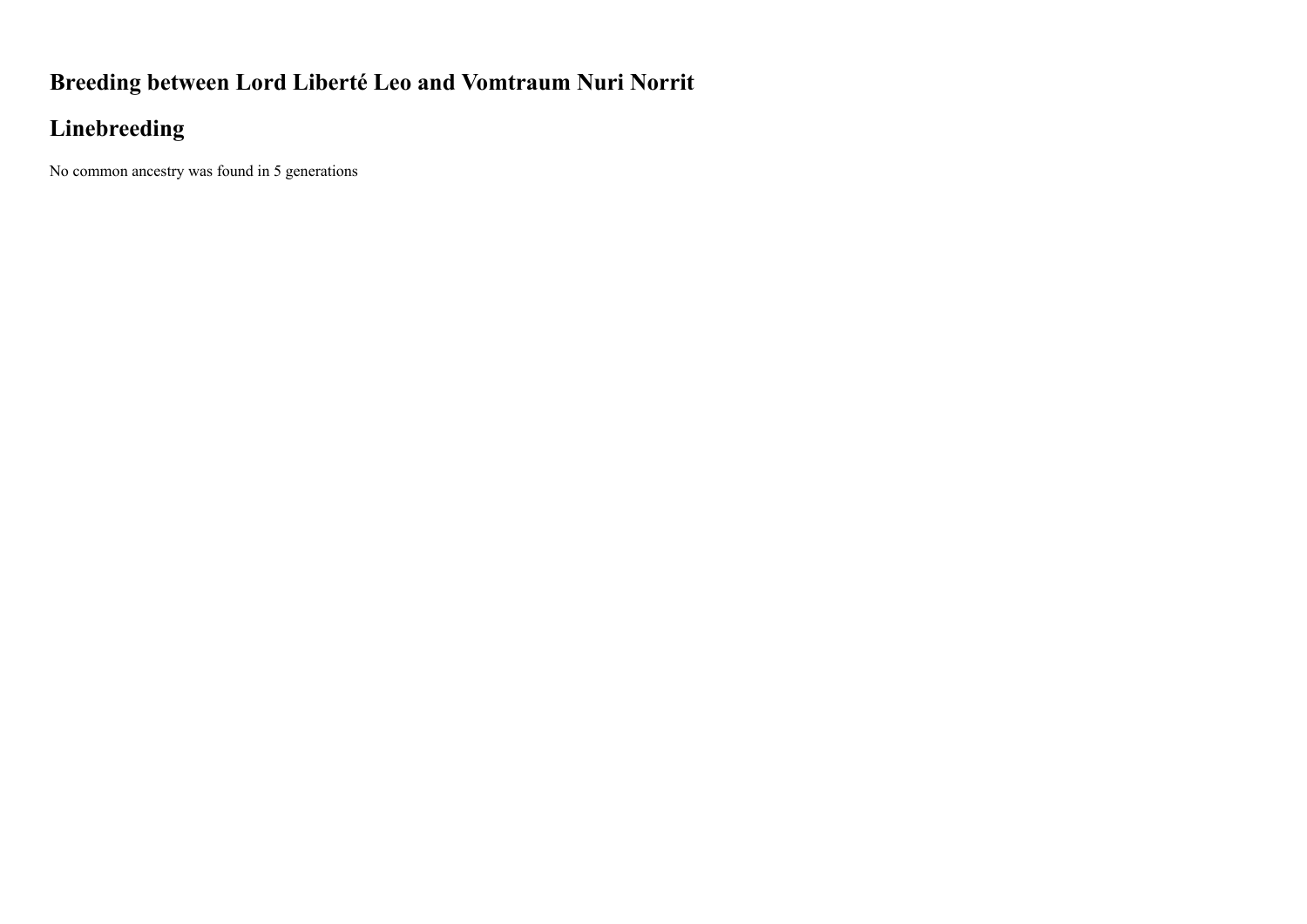## **Father**

|                                                        | Ethan du Mont Brabant<br>LOF 2444/490<br>HD-FCI: A $1/2$ ()<br>Sire           | <b>CACA, CSAU</b><br>Vandale CACA, CSAU<br>2004<br>FCI LOF 1 B.HO.PL 136/31<br><b>HD-HD-A</b><br><b>Sire</b><br><b>Bieke</b>                                                   |
|--------------------------------------------------------|-------------------------------------------------------------------------------|--------------------------------------------------------------------------------------------------------------------------------------------------------------------------------|
| Lord Liberté Leo<br>2015<br>HD-FCI: A $1/2$ ()<br>Sire |                                                                               | HD-<br>Dam<br><b>UV</b>                                                                                                                                                        |
|                                                        | Gravin Grapphje van de Rozeborgh<br>NHSB 2810888<br>HD-FCI: A $1/2$ ()<br>Dam | C.I.B. Attis de la Source Du Montet UV<br>2005<br>LOF 1B.HO.PL000153<br>HD-FCI: A $1/2$ ()<br><b>Sire</b><br>Nichtje Nadjenna van het Eigen Land<br>NHSB 2700763<br>HD-<br>Dam |